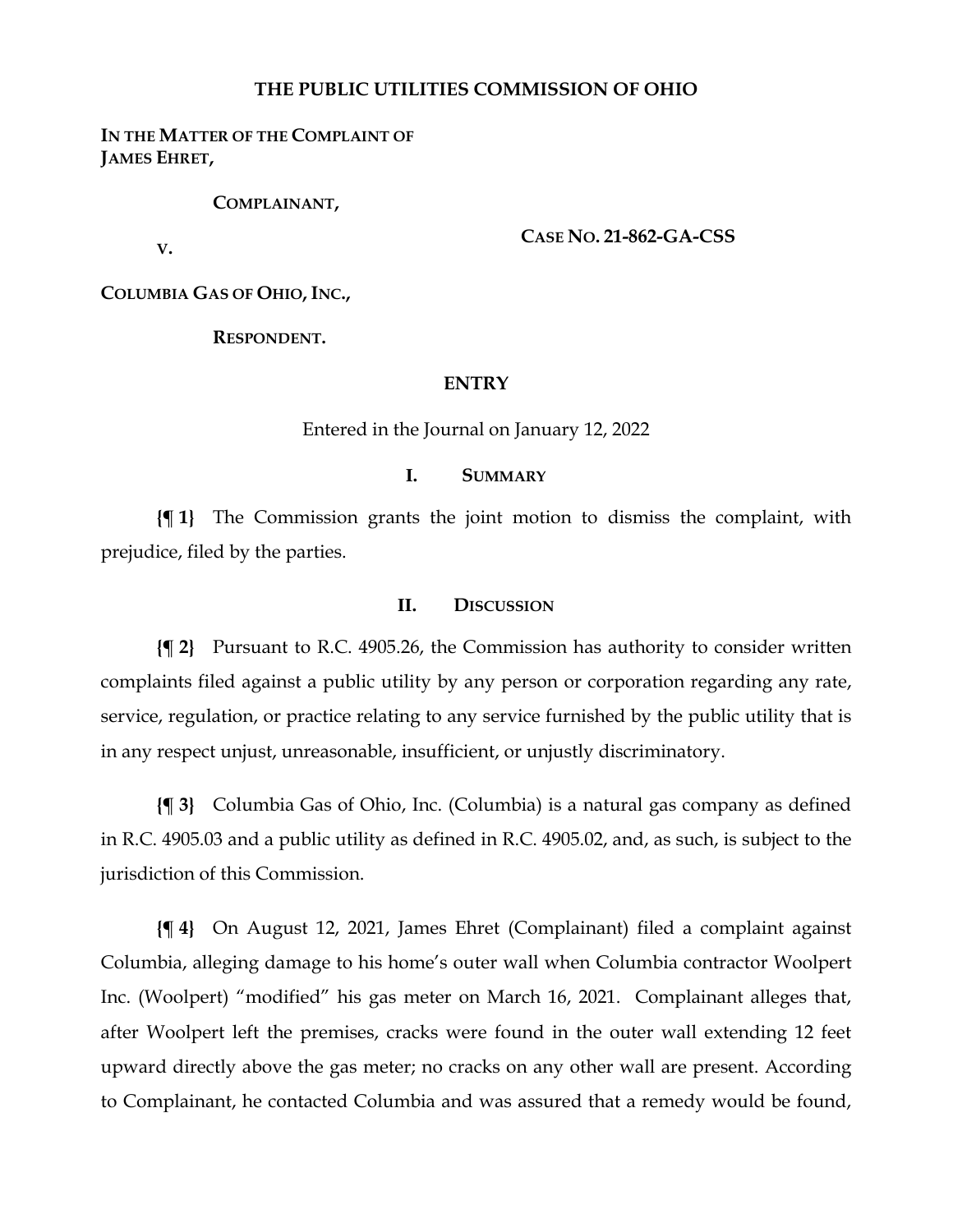but Columbia eventually concluded that Woolpert must correct the damage. Complainant adds that Woolpert's insurer has little interest in addressing the matter. Complainant contends that, although he has been compensated for repairs by his property insurer State Farm, Columbia should pay him for the repairs, after which he will return to State Farm the compensation that he received from them.

**{¶ 5}** Columbia filed its answer on August 30, 2021. Columbia contends that Complainant has not stated reasonable grounds for complaint and that Columbia has complied with all applicable Ohio statutes and Commission rules.

**{¶ 6}** The parties participated in a settlement conference on October 18, 2021, and continued discussions afterwards.

**{¶ 7}** On December 1, 2021, the parties filed a joint motion to dismiss the complaint. In the accompanying memorandum in support, the parties state that all issues in the case have been resolved, and request that the case be dismissed with prejudice. The memorandum also states that, pursuant to Ohio Adm.Code 4901-9-01(F), if a public utility files a motion asserting that the complaint has been satisfied or the case settled, the complainant has 20 days after service of the motion to file a response, stating whether the complainant agrees or disagrees with the utility's assertions. If the complainant does not respond within 20 days, the Commission may presume that settlement has occurred and dismiss the complaint.

**{¶ 8}** Complainant did not respond to Columbia's motion by December 21, 2021, pursuant to Ohio Adm.Code 4901-9-01(F). Accordingly, the Commission finds that the joint motion is reasonable and that the complaint should be dismissed with prejudice.

#### **III. ORDER**

**{¶ 9}** It is, therefore,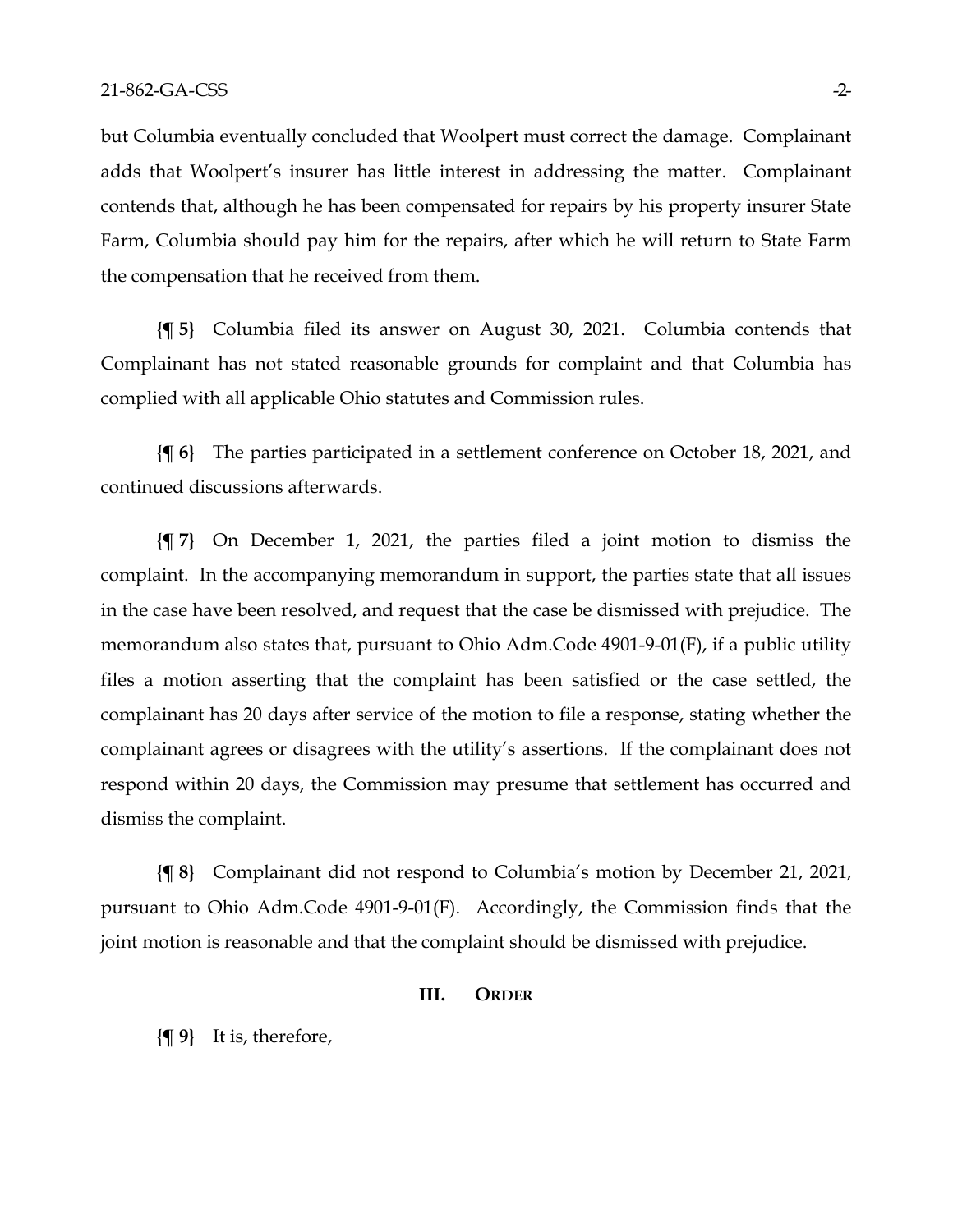**{¶ 10}** ORDERED, That the joint motion to dismiss the complaint, with prejudice, be granted. It is, further,

**{¶ 11}** ORDERED, That this case be closed of record. It is, further,

**{¶ 12}** ORDERED, That a copy of this Entry be served upon all parties of record.

COMMISSIONERS: *Approving:* M. Beth Trombold Lawrence K. Friedeman Daniel R. Conway

JML/hac